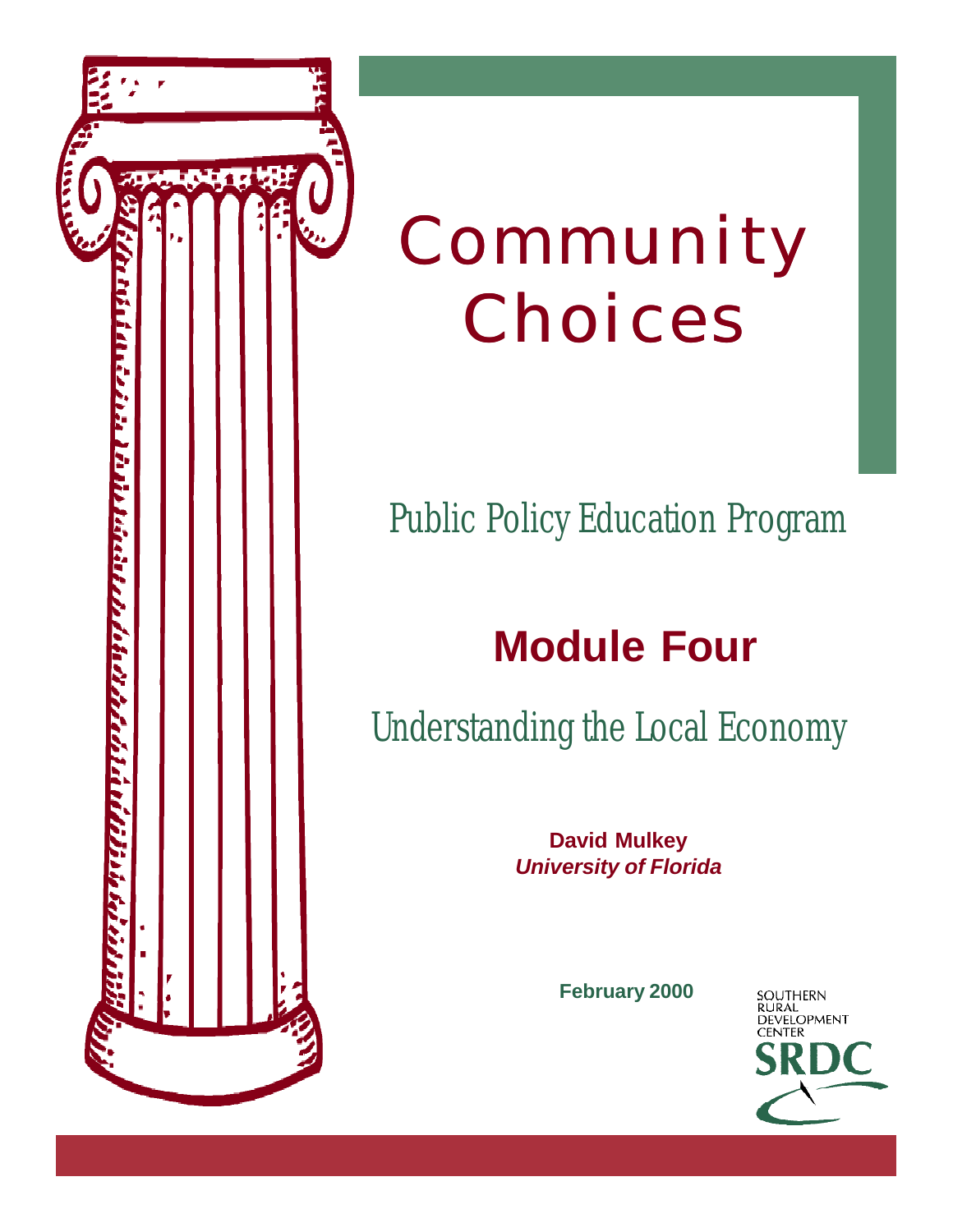# **Module Four Instructor's Guide**

Understanding the Local Economy

**Objectives** This module's objective is to develop the necessary understanding to identify and discuss economic development issues at the local level. This module does not directly address human capital issues as do the other modules in the series. Rather, this module focuses on the economic environment within which human capital investment takes place. A small group activity is suggested to allow participants to think about their local economy, identify types of industries in their community, and to consider development alternatives.

> Specifically, this session focuses on understanding the local economy through the following topics:

- w Presenting export base theory as a model of the way a local economy works;
- Relating the general export base framework to the participants' state and community; and
- Using the community's economic framework to address the concept of economic development and to introduce a variety of programs to encourage local economic development.

# **Procedures and Time Line**

- Provide an overview of the export base model (15 minutes).
- Undertake a discussion (for about 25 minutes) in which the participants relate the export base model to the state and community in which they reside.
- Provide an overview of the development concept and present some development alternatives that are available to communities. Allow about 40 minutes for this presentation.
- Break up into groups of equal number and carry out the accompanying activity. Have a representative from each group share a summary of their discussion and decisions (for about 5 minutes each).

# **Materials Needed**

- Microsoft PowerPoint and flip charts for use in the small group sessions.
- Copies of the overview document and the activity sheet on *Analyzing Your Local Economy.*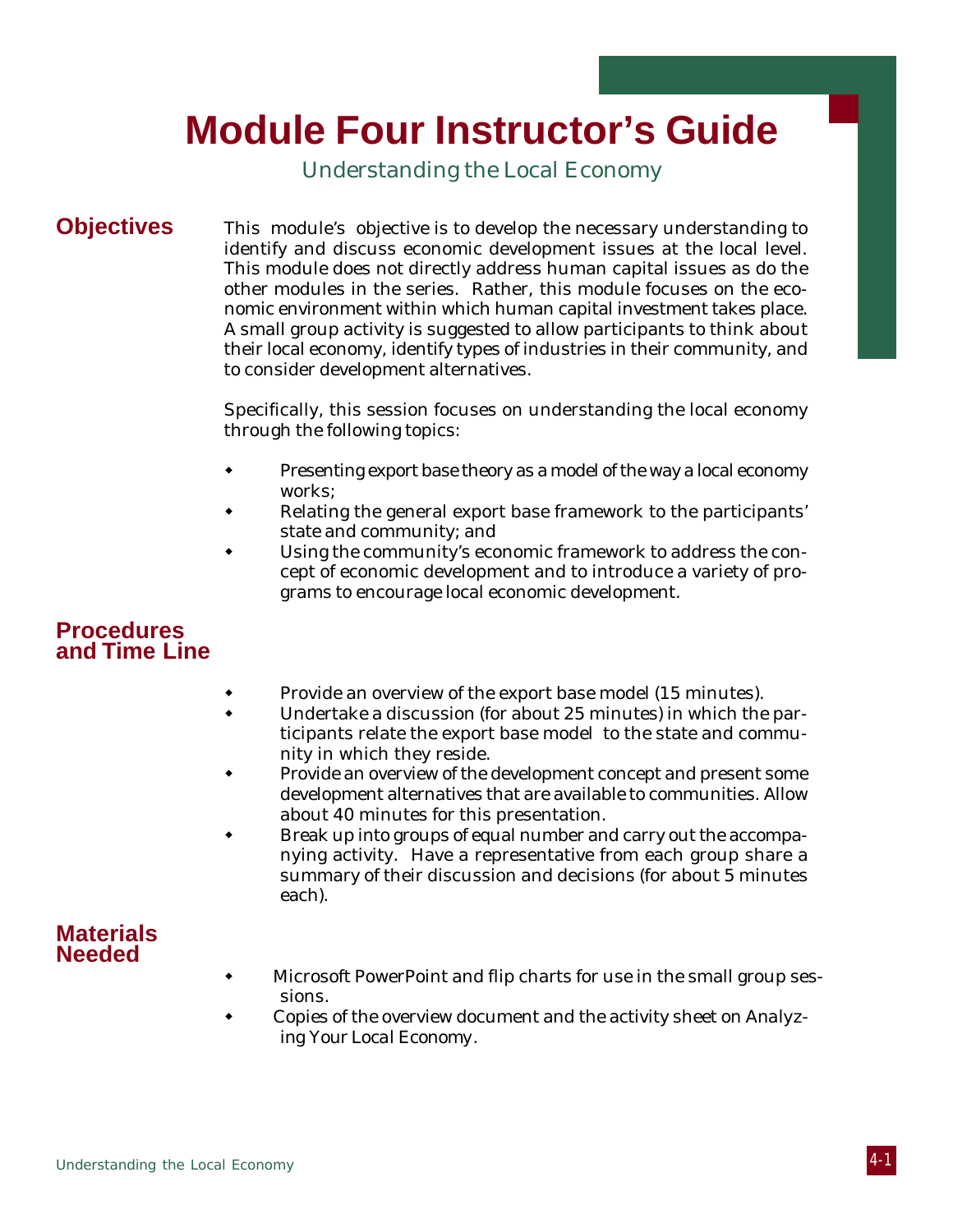

# **Understanding The Local Economy: Implications for Economic Development Programs**

David Mulkey University of Florida

# **Preface**

Earlier in this program, we explained that an individual's ability to make human capital investments—education, job-training, and work experience—in him/herself can either be aided or impeded by factors which influence economic opportunities in the community. The last four modules in the program will examine in greater detail human capital/ resource issues. Before fully addressing these issues, however, program participants must first understand the economic development "context" in which they occur. This module presents a clear discussion of economic development issues at the community level that affect and are related to individuals' human capital investment options. We feel that by understanding how economic development works and the manners in which it can be achieved, the program participants can have a better basis for determining the human resources that will be needed to bring these development opportunities to fruition.

## **Introduction**

With the advent of the 1980s, a series of national and international events combined to reverse the economic fortunes of many, if not most, rural areas. Employment declines in traditional rural industries—agriculture, manufacturing, and natural resource-based industries—were exacerbated by a national shift toward a service/information-based economy, by the internationalization of the U.S. economy, and by structural shifts within traditional agriculture and manufacturing [5]. While the 1990s have been much better for rural areas, some rural pockets continue to lag behind. Even among rural communities that are fairing well, many of them continue to depend on lower paying jobs. As a result of these factors, rural development is re-emerging as a priority issue at all levels of government.

The litany of reasons for the renewed interest in rural development is familiar: the lack of local job opportunities for young people, the obsolescence of job skills among older workers, over dependence on agriculture or other resource-based industries, the need for additional local tax revenue, concerns over the quality of rural life, and a general feeling of loss of local control. All point to a series of difficult challenges facing rural policy makers.

Given this setting, this module provides an overview of the economic development process for use by local program participants. The following section offers a framework for understanding in general how a local

"It strains credibility to assum tha tlocal development will travel far on ignorance of the locality and how it works"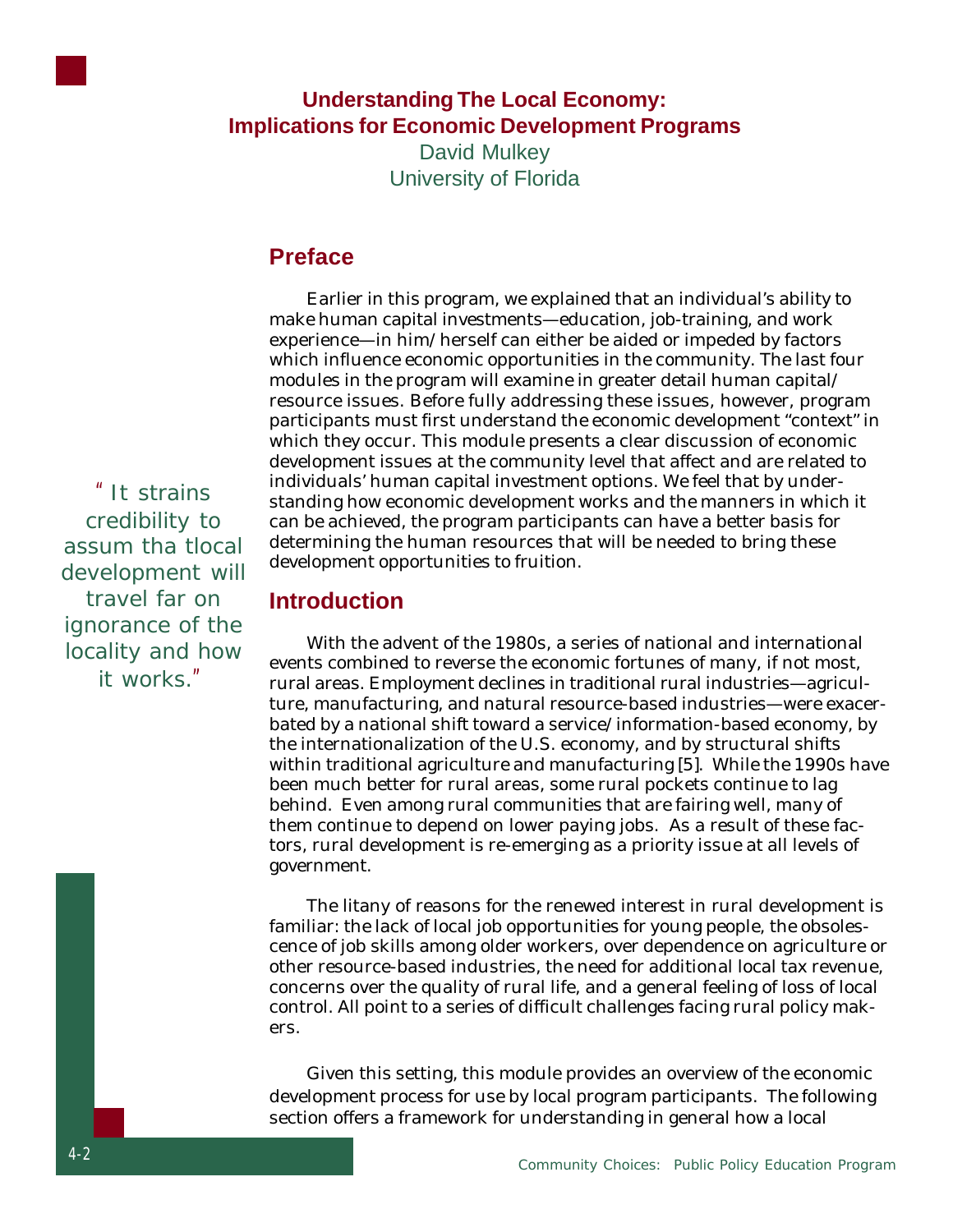As noted by Woods and Sanders [13], the economic challenges facing communities include the following:

- $\bullet$  Maintaining and enhancing the competitiveness of farms and rural businesses;
- Bringing further diversification to the economic base of rural areas;
- w Finding alternative uses for rural resources;
- Easing the transition for farm families;
- w Providing technical and educational assistance for local units of government;
- Helping communities to identify and implement policy options designed

economy works. Subsequent sections focus on defining economic development and exploring economic development alternatives. The activity section provides an opportunity for relating these general economic development ideas to specific processes occurring in the community.

Material presented is summarized from sources listed in the reference section. This listing also is recommended as additional reading for persons who want a more detailed treatment than that provided here.

# **Export Base Theory: A Community Economic Framework**

Export base theory is often used by community economists as a general framework for understanding how a local economy works and as a basis for a variety of community studies and economic development activities. The total spending associated with this recirculation of new dollars is the multiplier effect often seen in references to development programs. This approach considers that a region's economy consists of two distinct types of economic activity:

- **basic industries** that sell goods and services to markets located outside the local area; and
- service industries that mainly serve local markets. Basic industries attract outside dollars into the local economy, dollars that are then recirculated through local service industries (see Figure 1).

#### **BASIC INDUSTRY**

The key to identifying basic industries is, as noted above, the nonlocal nature of markets served, a distinction that is more important than the exact nature of the good or service produced. Typically, basic industries are associated with activities such as agriculture or manufacturing, but, in fact, almost any type of business can play a basic role at the local level if its products are sold elsewhere or if it attracts customers from other areas. In either case, the basic industry attracts outside (new) dollars into the local economy. Sales by basic industries initially provide jobs and income for employees of basic industries, but when re-spent locally, dollars attracted by basic industry sales support a variety of local service activities (the multiplier effect noted above).

"Export base theory is often used by community economists as a general framework for understanding how a local economy works and as a basis for a variety of community studies and economic development activities."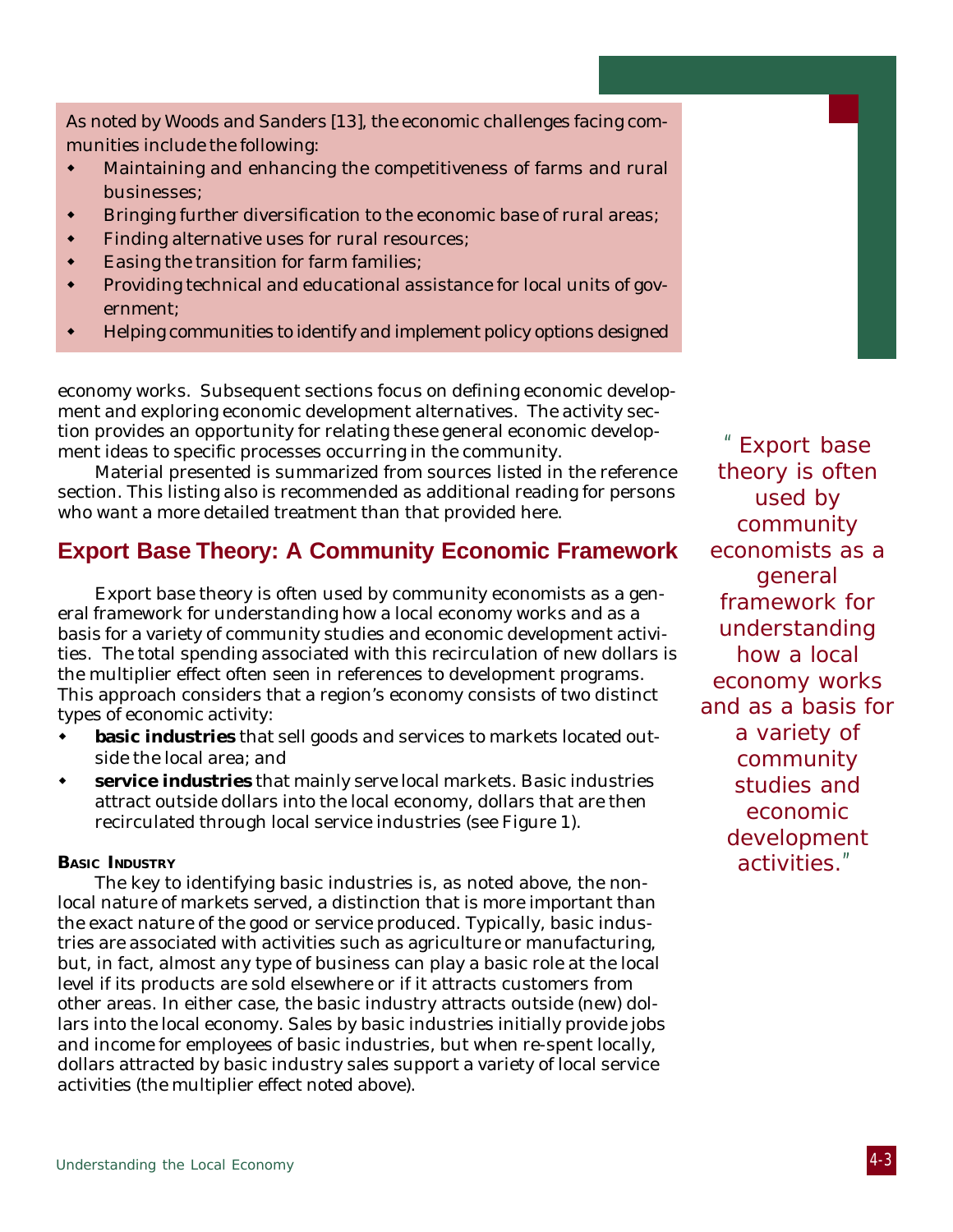Figure 1. Economic Activities of a Community Figure 1. Economic Activities of a Community

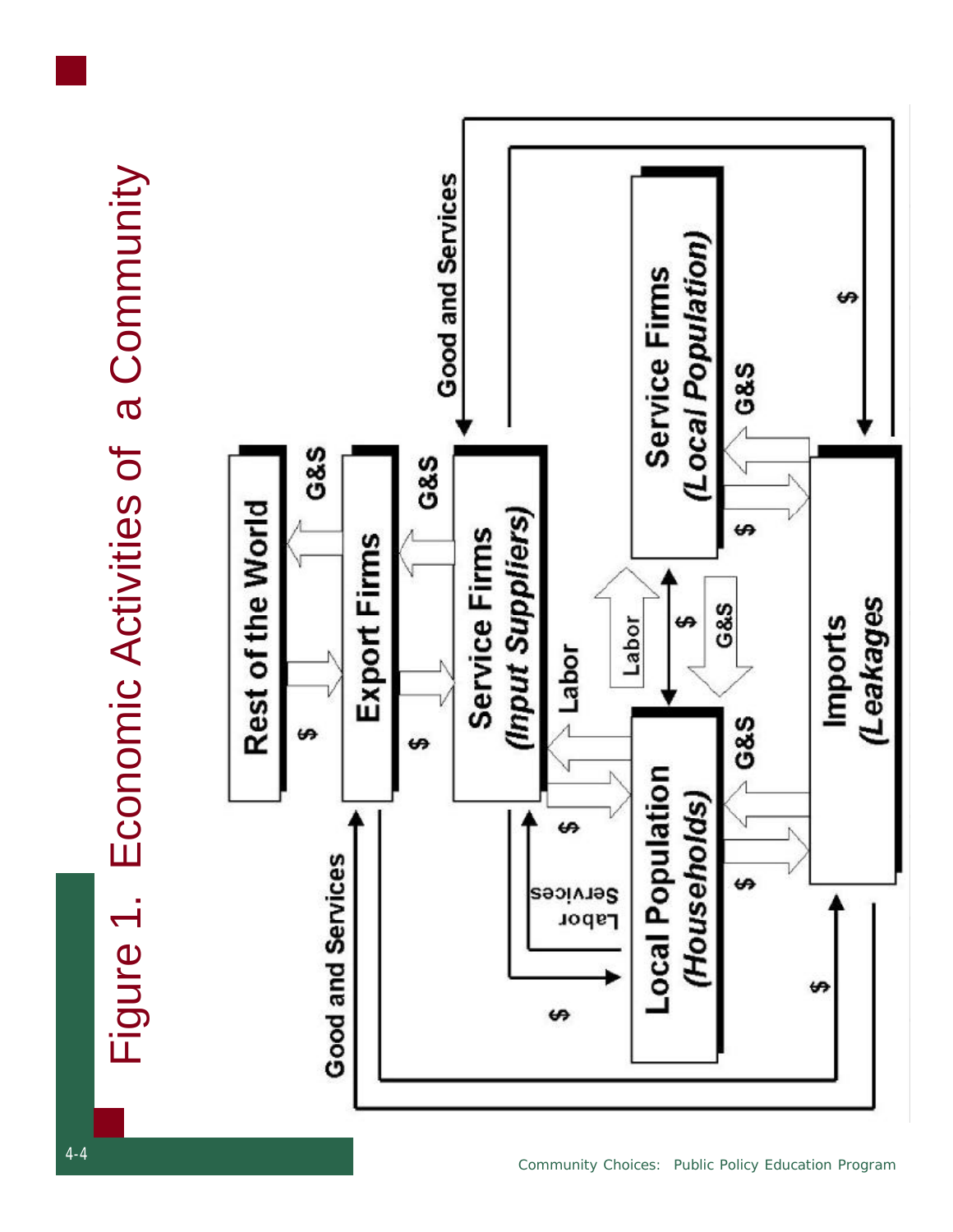What are the basic industries in Southern states and various rural communities? Clearly, any listing would include federal government facilities and the traditional basic sectors—agriculture, forestry, fisheries, mining, and manufacturing—which ship a variety of products from Southern communities to markets located elsewhere, either within the United States or abroad. Many other businesses (often thought of as service industries) also serve a basic role in attracting outside dollars. Various service businesses (banking and financial services, real estate services, and consulting firms) are basic industries when they provide services to non-local clients; new dollars are attracted into the local or state economy.

Further, in many rural areas, businesses that serve large numbers of tourists are relatively important. Visitor expenditures include food and lodging, entertainment, travel services, and other goods and services associated with vacation or business travel. Tourist and travel-related firms differ from traditional basic industries only in the nature of the product provided and in the fact that customers travel to the region rather than purchasing a regional product and shipping it to their home state or country. The purchase represents new dollars attracted, dollars that provide jobs and income for residents and support a variety of service activities in the areas in question.

Finally, with regard to basic activities, one must also consider the large numbers of retirees who spend all or some part of each year in Southern states, particularly states like Florida. When retirement benefits are derived from sources that are located elsewhere, expenditures by retirees represent new dollars to the economy of the state where they reside in retirement. Thus, retiree spending represents basic activity in the same way as does spending by tourists. New dollars provide jobs and income for local residents, and multiplier effects provide support for local service activities.

#### **SERVICE INDUSTRY**

Service industries, unlike basic industries, are those firms that serve local markets. Examples include the full range of retail and service establishments that serve local residents as well as firms that sell goods and services (inputs) to firms engaged in basic activities. Service firms, in essence, prevent "leakages" of dollars from the local economy (see Figure 2).

Again, the key distinction in determining basic versus service activity is the location of the market and not the type of good provided. Any of the activities noted above as basic may be classified as service (non-basic) if products or services are sold in local markets.

#### **OTHER CONSIDERATIONS**

At both the state and local levels, two additional items are worth noting when considering the basic/non-basic distinction for any particular business firm or industry. First, many businesses actually perform both

"New dollars provide jobs and income for local residents, and multiplier effects provide support for local service activities."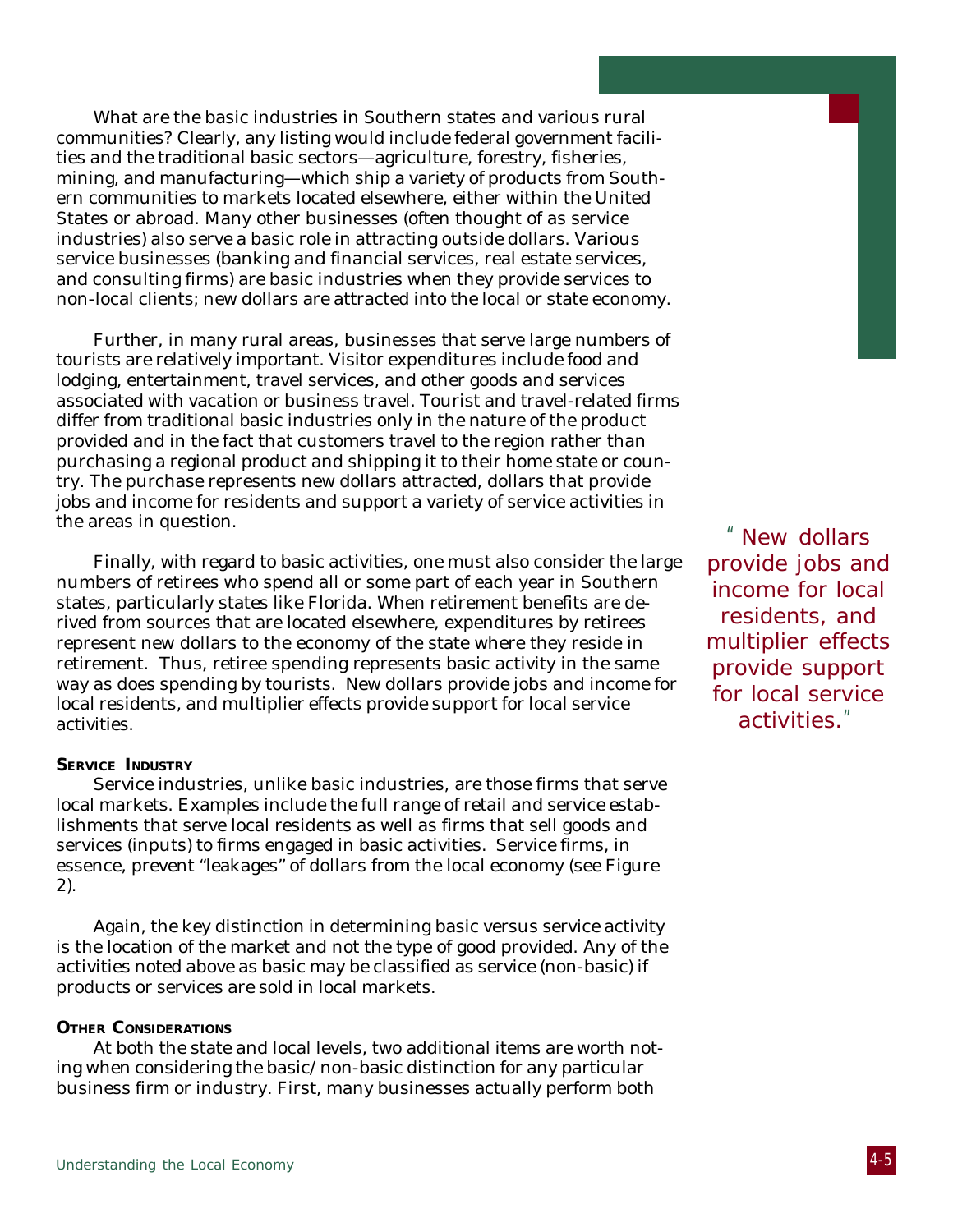# **Figure 2. The Local Economy——Leaking Resources?**

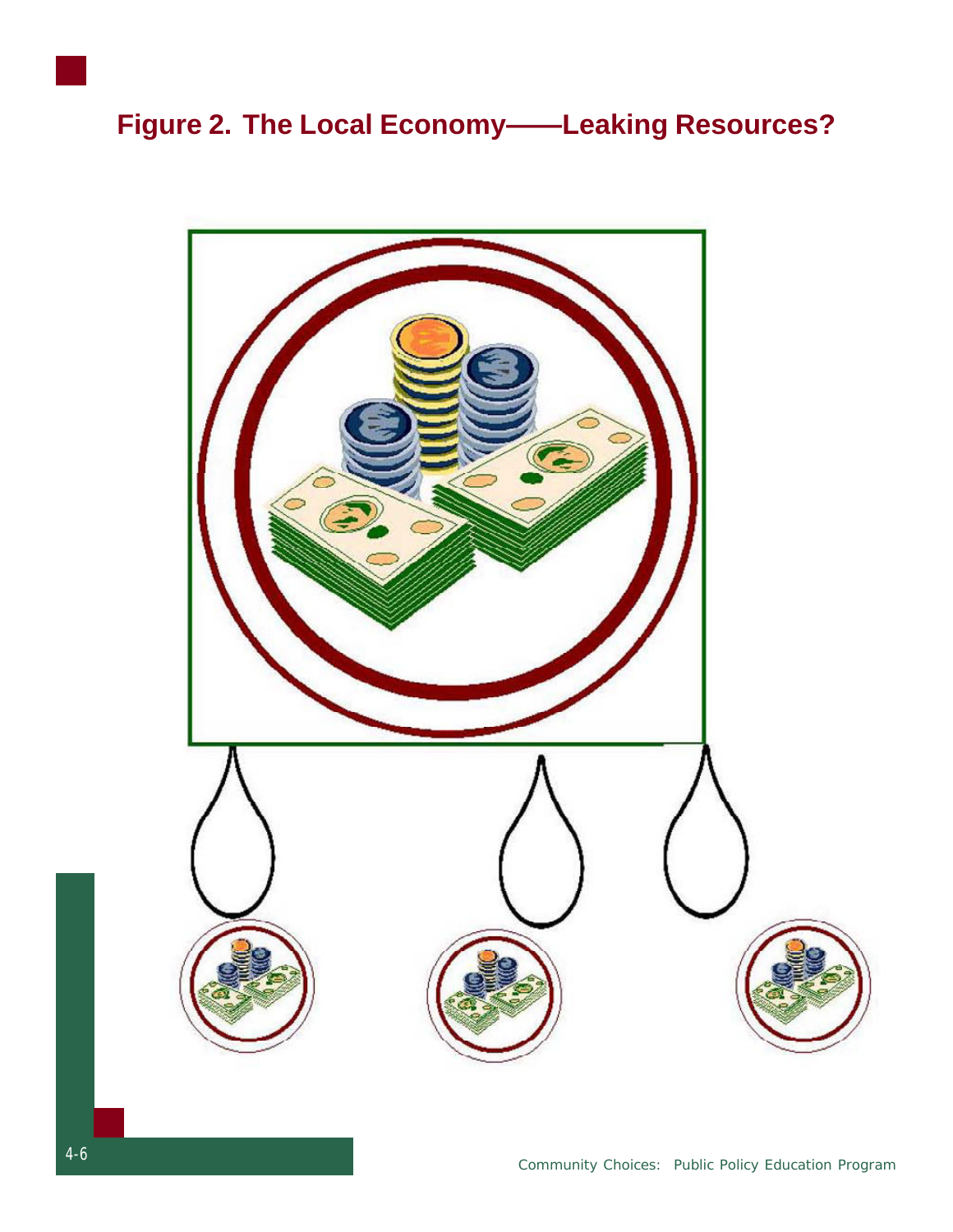basic and service activities at the same time. At the state level, agriculture provides a useful example. A variety of commodities are sold outside the state, a basic (export) activity. At the same time, agriculture in each Southern state performs an important service function by selling the same variety of products to local consumers.

The same point holds for numerous other firms across the country that sell goods and services in both local and non-local markets. Examples would include banks, restaurants, amusement parks, retail stores, and repair shops that serve local residents as well as tourists and retirees. This mix of activities is certainly a complicating factor for community analysts, but from the economic development standpoint, it is important to remember that the activities are distinctly different in terms of the impact on the local economy.

An additional consideration grows out of the basic/non-basic distinction at the local or regional level as opposed to the state level. The geographic definition of the economy may determine whether a particular industry is engaged in a basic or non-basic activity.

Recall that the basic/non-basic distinction depends on whether a firm serves local or non-local markets. If the local community is defined as a city or county, markets located elsewhere within the same state are treated as non-local when assessing the economic role of a particular firm. Numerous examples can be cited. Consider the tourist from Pensacola, Fla., who vacations in Miami Beach; a business traveler from Mobile, Ala., who spends time in Birmingham; a Biloxi, Miss., consulting firm working for state government in Jackson; and state facilities located in rural communities.

At the state level, each activity clearly fits into the service category each market served is local (within the state), and no new dollars are generated at the state level. If the development of a particular local area is the matter of concern, then each activity noted attracts new dollars (a basic activity) to a particular community. The fact that the new dollars come from Pensacola, Mobile, or Jackson rather than New York, Chicago, or Detroit makes no difference when considering the growth of a local economy. New dollars provide jobs and income for local residents and support local service firms.

## **Basic and Service Firms and Local Economic Development**

The basic/service dichotomy of export base theory shows the importance of both basic and service firms to local economic development. Basic industries influence local economic activity through sales outside the community (**direct impacts**) and generate additional local sales as funds are spent locally to purchase inputs and employ workers (**indirect impacts**). Finally, additional sales are generated locally (**induced impacts**) as employees and owners of direct and indirect business firms spend income that translates into additional local economic activity. The existence of "multiplier" effects associated with basic industry often

"The existence of "multiplier" effects associated with basic industry often explains the emphasis of many economic development programs on attracting new, basic industry to the local community."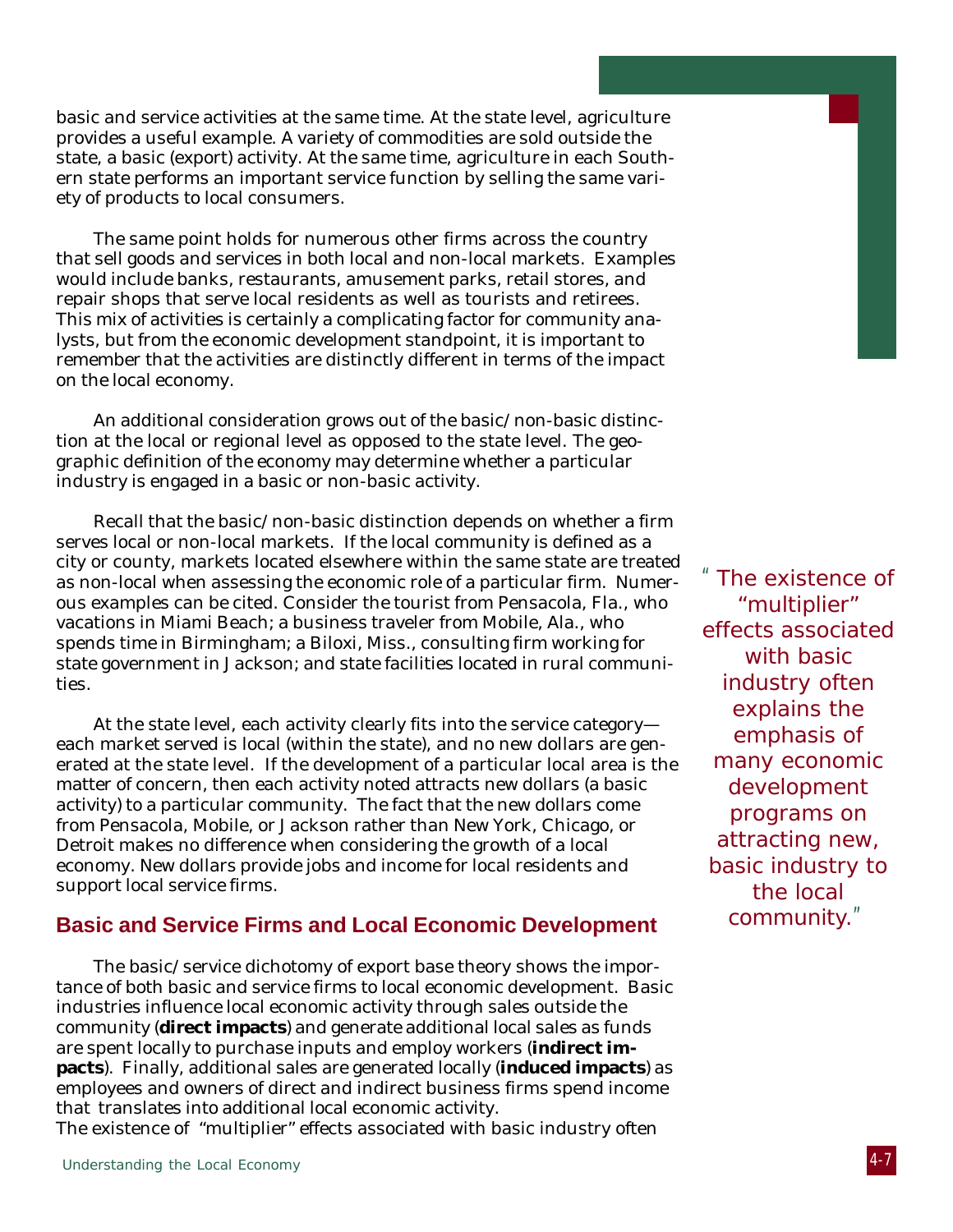

"In short, economic development is a much more complex issue than is implied by simple concerns over community growth, and economic development programs involve a wide range of activities."

explains the emphasis of many economic development programs on attracting new, basic industry to the local community. Local service firms are equally important to local economic development. Multiplier effects are not infinitely large and are dependent on local service firms to recirculate money within the local economy. Initially, not all dollars from basic industry sales are re-spent locally, and at each successive round of spending, impacts are reduced as funds are lost from the local economy. Leakages are in the form of savings in non-local institutions, taxes and fees paid to state and federal governments, corporate profits that accrue to non-local shareholders, and perhaps most importantly, as payment for goods and services that are imported from outside the local area. In short, multiplier effects vary with the industry and the size of the local economy in question. A larger and more diverse local service economy tends to magnify the effects of changes in the basic sector. More importantly, economic development activities must also devote attention to the service sector of the local economy.

# **Defining Economic Development**

Economic development is often defined only from the perspective of a particular interest within a local community or, more often, equated to community growth as measured in economic or demographic terms population change, income, jobs, retail sales, and bank deposits. By the same token, "a development" often refers to a particular event in a community—a new shopping center, a subdivision, or an industrial plant. However, this presents an overly narrow perspective on economic development.

Woods and Sanders [13], for example, note that development refers to the "well-being of people in a particular geographic area, wherever they eventually reside." Economic development would include programs to improve local services and increase the equality of opportunity, as well as expanding the economic base of the community. They further note that "actual development activities will depend on the goals and needs identified by residents in the region of concern."

In a similar vein, Shaffer and Pulver [11] speak of economic development in terms of the goals of vitality and wealth. **Vitality** refers to the "...capacity to respond to changes inside and outside the community, creating a need for some kind of adjustment" to include "...shifting resources and responding to changing markets in order to provide the jobs and incomes and lifestyles the community desires." **Wealth**, in their words, includes "quality of life and personal well-being, relates to a community's ability to produce those things that people cherish." Their examples refer to community attributes such as clean air and water, jobs and income, scenic beauty, health, and housing, which have both monetary and non-monetary dimensions. Shaffer and Pulver [11], like Woods and Sanders [13], stress the importance of the values of people affected by development activities.

Other authors discuss similar attributes when discussing the concept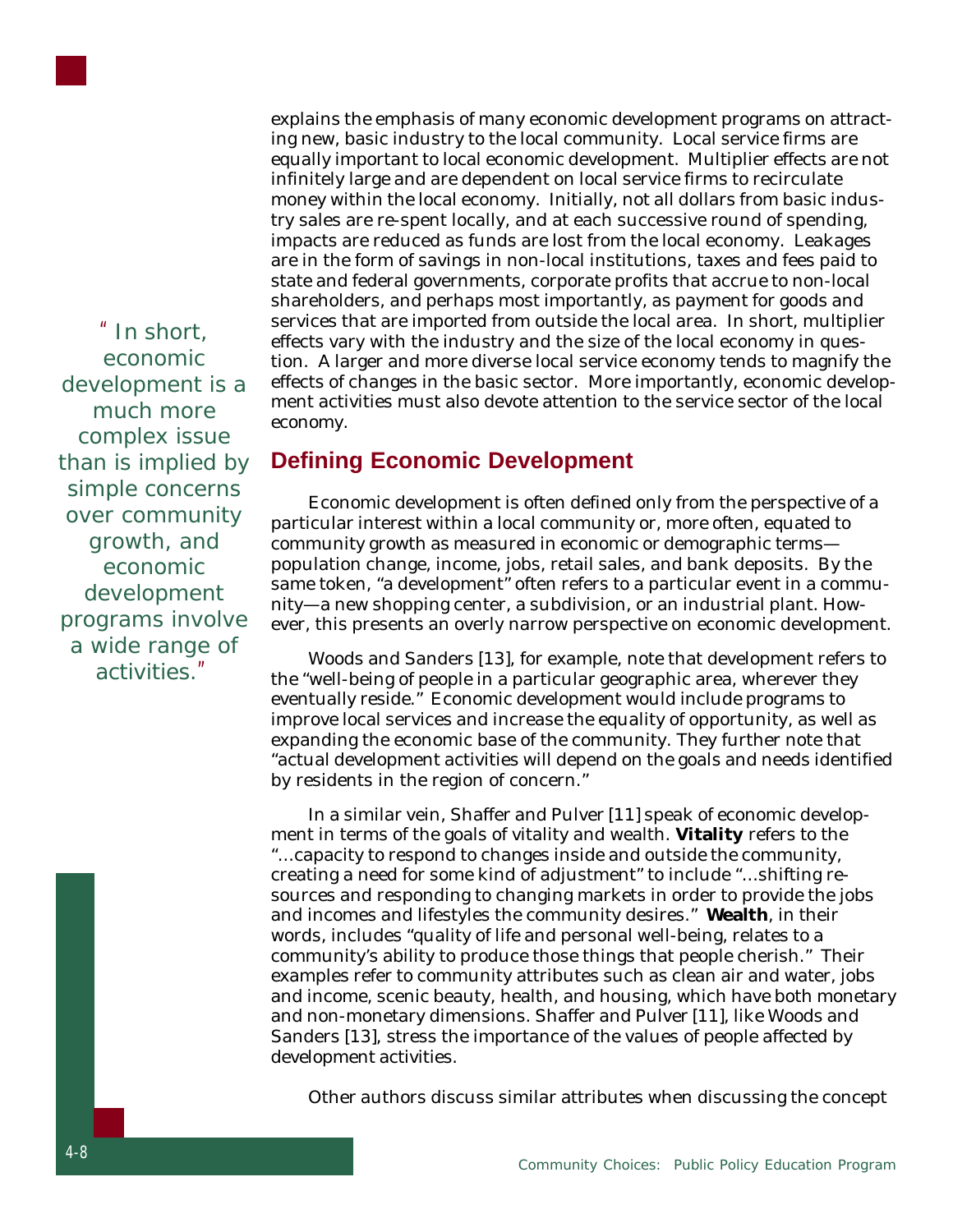of development. Flora et al. talk in terms of community "self-development" to distinguish events that involve a local organization, that rely on the investment of substantial local resources, and that result in an enterprise that remains under local control. Coffey and Polese [2] use the term "endogenous development" to refer to development from within, while others stress the importance of structural, institutional, and technological change [3, 9, 10, 12].

In short, economic development is a much more complex issue than is implied by simple concerns over community growth, and economic development programs involve a wide range of activities. This can be visualized by thinking of the local economy as a system for meeting the needs and wants of people in a particular geographic area over time [13]. The capacity of this system to meet local needs then becomes the focus of the economic development process over time.

# **Economic Development Alternatives**

A variety of theories exist to explain the process of community development at the local level; however, there is no one theory that is sufficient to guide local development activities. Rather, success may depend on a mix of

Several options are available for local community development programs:

- Provide local educational programs to improve the management capacity of existing firms. Such programs may be offered in partnership with the Cooperative Extension Service, Small Business Development Centers, or other community education organizations.
- Organize a business and industry visitation program where local volunteers visit local firms on a regular basis in an attempt to identify limitations to expansion.
- Encourage business growth by identifying capital sources. Include efforts to involve local financial institutions, to identify nonlocal sources of capital, and to organize local capital pools.
- Sponsor educational programs to keep local businesses aware of the latest developments in science and technology. Cooperative Extension Service programs for agricultural producers may provide a model for use with other types of firms.
- Improve the quality of the local workforce. Efforts could include such activities as vocational-technical training and literacy programs, as well as programs designed to improve supportive social services such as job counseling and day care.
- Provide local and regional services that compete in price with those of other communities. This includes the full range of public services such as water and sewer, waste disposal, and communications.

"Residents of every community control substantial sums of money that will be spent on the purchase of goods and services."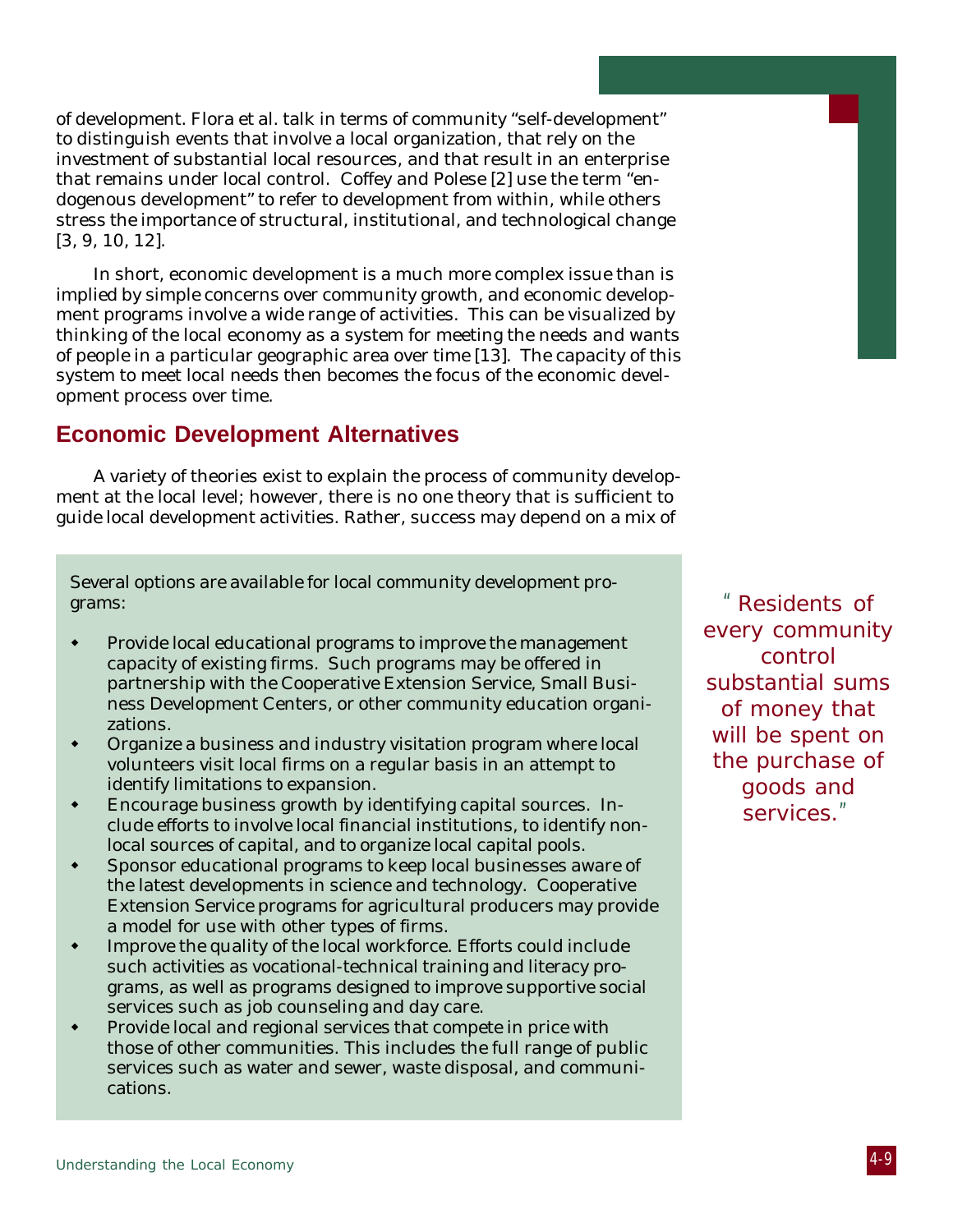Several types of efforts are possible:

- Survey consumer needs and buying habits to identify the market potential of retail and service outlets.
- Analyze and renew downtown shopping districts or other retail areas.
- Help develop training programs for local retail and service employees.
- Encourage local residents and businesses to buy locally through information programs and seek opportunities to combine sales and service activities with recreational events.

activities drawn from a number of approaches to the problem. Shaffer and Pulver [11] draw on existing theory to characterize development approaches as:

- $\bullet$  supply-oriented,
- demand-oriented, or
- $\bullet$  institutional.

The approaches differ in that they focus, respectively, on the community's resource base, on markets to be served by firms located in the community, or on the functioning of the local community. Alternatives discussed in the following sections incorporate a mixture of the three general approaches.

#### **IMPROVE EFFICIENCY OF EXISTING FIRMS**

As firms become more efficient, they are more competitive in local and non-local markets, they are able to return a greater net income to the community, and their ability to stay in business or expand is enhanced.

Several specific options are available.

- Develop local industrial, office, or commercial sites, as well as public services, and provide information on the local labor supply.
- Develop community and regional facilities to provide transportation, recreation, business services, and communications. Conditions that make a community a nice place in which to live are becoming increasingly important.
- Provide local incentives that reduce the location or operating costs of new or expanding firms. These incentives include assistance with capital resources, such as revenue bond financing and a variety of tax incentives.
- Identify state and federal programs and facilities that might be located in the community and lobby to get them. Both the state and federal government are significant employers.
- Do not overlook nontraditional sources of basic income and employment. Rural communities have had success in attracting retirees, in developing area trade centers, in exploiting recreational resources, and in serving as bedroom communities for nearby urban centers.

"Attempts to attract new industry in the basic employment category is perhaps the bestknown type of economic development program and it offers a viable option for many localities."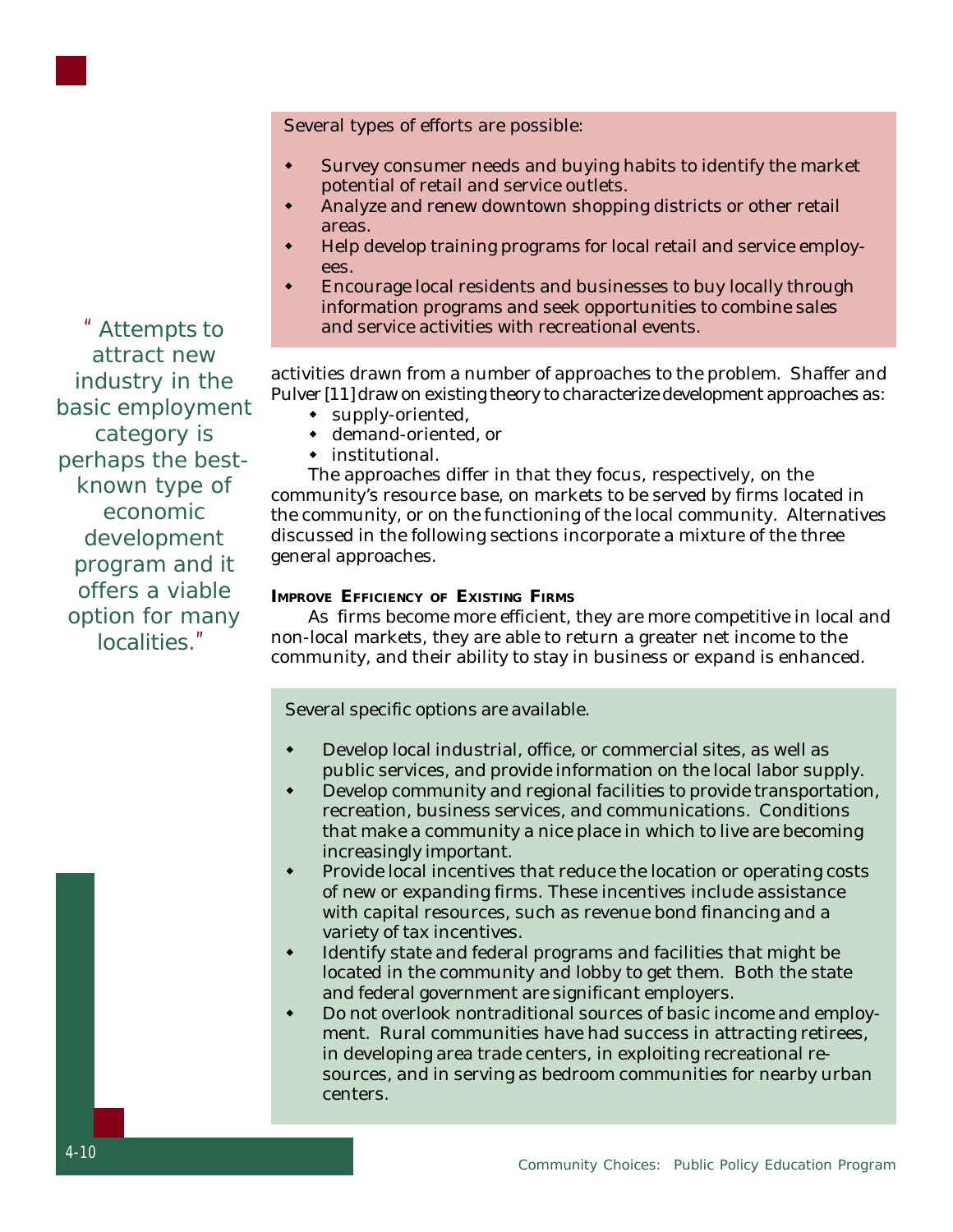Local communities can encourage business formation in a number of ways.

- Form capital groups to invest private funds locally. These pools can be informal arrangements or more formal such as a community development corporation.
- **\*** Provide counseling and educational assistance for those interested in starting businesses.
- \* Study the market potential for new retail, wholesale, service and industrial input providing businesses. This study can point out opportunities for new local establishments.
- Be aware that adversity often stimulates entrepreneurship. Events such as plant closures or lay-offs may stimulate interest in new businesses or self-employment.
- Adopt an encouraging community attitude towards new business

Local communities can take actions to capture a larger share of these dollars:

- Organize efforts to ensure the correct use of assistance programs by the elderly, the handicapped, and others who qualify for state and federal assistance programs, and work to improve services (that is, transportation, meals, or medical assistance) to the elderly and other qualified citizens.
- Obtain aid from state and federal governments in the form of grants for local projects (that is, water-sewer, streets, or parks). It is important to monitor government programs in a systematic, organized way so opportunities are not missed.

### **IMPROVE ABILITY TO CAPTURE DOLLARS**

Residents of every community control substantial sums of money that will be spent on the purchase of goods and services. Efforts to influence the amount of spending that takes place within the local community contribute to local jobs and income.

#### **ATTRACT NEW BASIC EMPLOYERS**

Attempts to attract new industry in the basic employment category is perhaps the best-known type of economic development program and it offers a viable option for many localities. However, communities must realistically assess their chances for success. Factors such as labor supply, transportation, location of related businesses, water or other resource constraints, and community attitudes and preparedness, come into play.

#### **ENCOURAGE BUSINESS FORMATION**

There is a continuous need for new businesses to meet changing demands from population growth or evolving goods and services. New businesses in a community may mean both new dollars and increased sales for existing businesses.

"State and federal governments return large sums of money to local commnities through grants and individual assistance programs."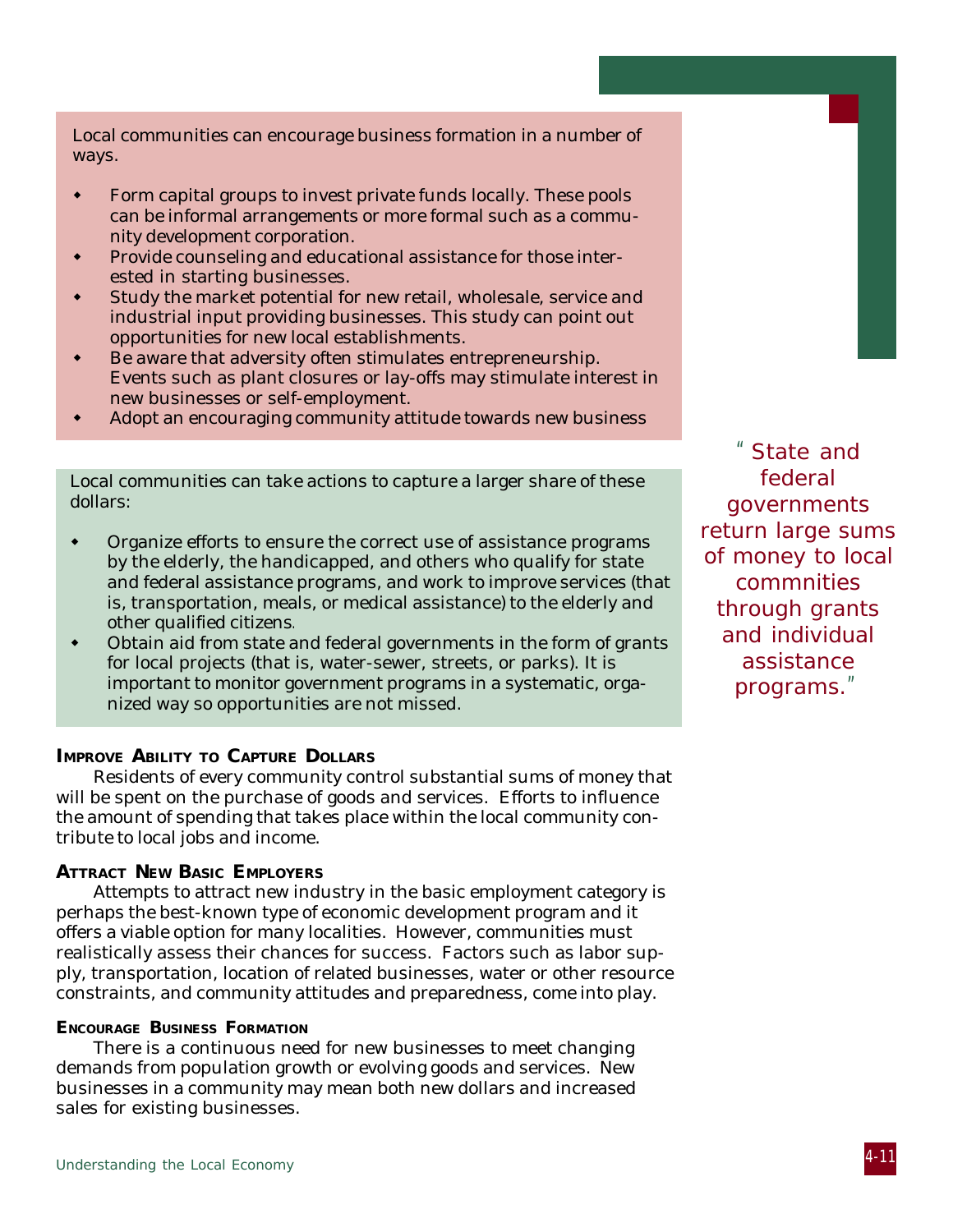#### **INCREASE AID RECEIVED FROM BROADER GOVERNMENT**

A community may be able to recapture some of the funds taxed away by other units of government. State and federal governments return large sums of money to local communities through grants and individual assistance programs.

# **Concluding Comments**

This overview has offered a framework for understanding the way a local community works and has suggested several types of alternatives for encouraging local economic development. Not every alternative is suitable for every community and no one alternative guarantees success. It is, therefore, essential that program participants examine how their local economy is structured, how it changes, and what role its human resources play, in order to decide on future development strategies. Community economic development is an ongoing process that is largely dependent on community efforts in defining opportunities consistent with local values and capabilities. Success is likely to come in small increments and only through hard work.

## **Endnotes**

a. This section is taken from Coates et al. [1], Pulver [8], Shaffer and Pulver [11], and Woods and Sanders [13].

## **References**

[1] Coates, Joseph F., Jennifer Jarratt, and Lara Ragunas. 1992 "Reviving Rural Life." *The Futurist.* March-April: 21-28.

[2] Coffey, William J., and Polese, Mario. 1984 "The Concept of Local Development: A Stages Model of Endogenous Regional Growth." *Papers of the Regional Science Association*: 1-12.

[3] Flammang, Robert A. 1979. "Economic Growth and Economic Development: Counteparts or Competitors?" *Economic Development and Cultural Change 28(1)*: 47-61.

[4] Flora, Jan L., James J. Chriss, Eddie Gale, Gary P. Green, Frederick E. Schmidt, and Cornelia Flora. 1991. *From the Grassroots: Profiles of 103 Rural Self-Development Projects.* Staff Report 9123. Washington, DC: USDA Economic Research Service.

[5] Henry, Mark, Mark Drabenstott, and Lynn Gibson. 1986. "A Changing Rural America." *Economic Review* July/August: 23-41. Kansas City, KS: Federal Reserve Bank of Kansas City.

[6] Hobbs, Daryl. 1987. "Enterprise Development: Is it a Viable Goal for Rural Communities?" In *Proceedings of the National Rural Entrepreneurship Symposium*. Series No. 97. Mississippi State, MS: Southern Rural Development Center.

[7] National Center for Small Communities. 1985. *Harvesting Hometown Jobs: A Small Town Guide to Local Economic Development*. Washington, DC: National Association of Towns and Townships.

[8] Pulver, Glen C. No date. *Community Economic Development Strategies*. G3366. Pullman, WA: University of Washington Cooperative Extension Service.

[9] Ryan, Vernon D. 1987. "The Significance of Community Development to Rural Economic Development Initiatives." In *Rural Economic Development in the 1980s*. Washington, DC: Economic Research Service..

[10] Shaffer, Ron. 1989. *Community Economics: Economic Structure and Change in Smaller Communities*. Ames, IA: Iowa State University Press.

[11] Shaffer, Ron and Glen Pulver. 1987. "Community Economic Development: Forces, Theories, and Policy Options." In *Economic Development for Rural Revitalization: A Handbook*. Ames, IA: North Central Regional Center for Rural Development, Iowa State University.

[12] Shaffer, Ron and Gene F. Summers. 1988. "Community Economic Vitality." In *Community Economic Vitality: Major Trends and Selected Issues*. Ames, IA: North Central Regional Center for Rural Development, Iowa State University.

[13] Woods, Mike D. And Larry Sanders. No date. "Economic Development for Rural Oklahoma." OSU Extension Facts No 858. Stillwater, OK: Oklahoma State University. Cooperative Extension Service.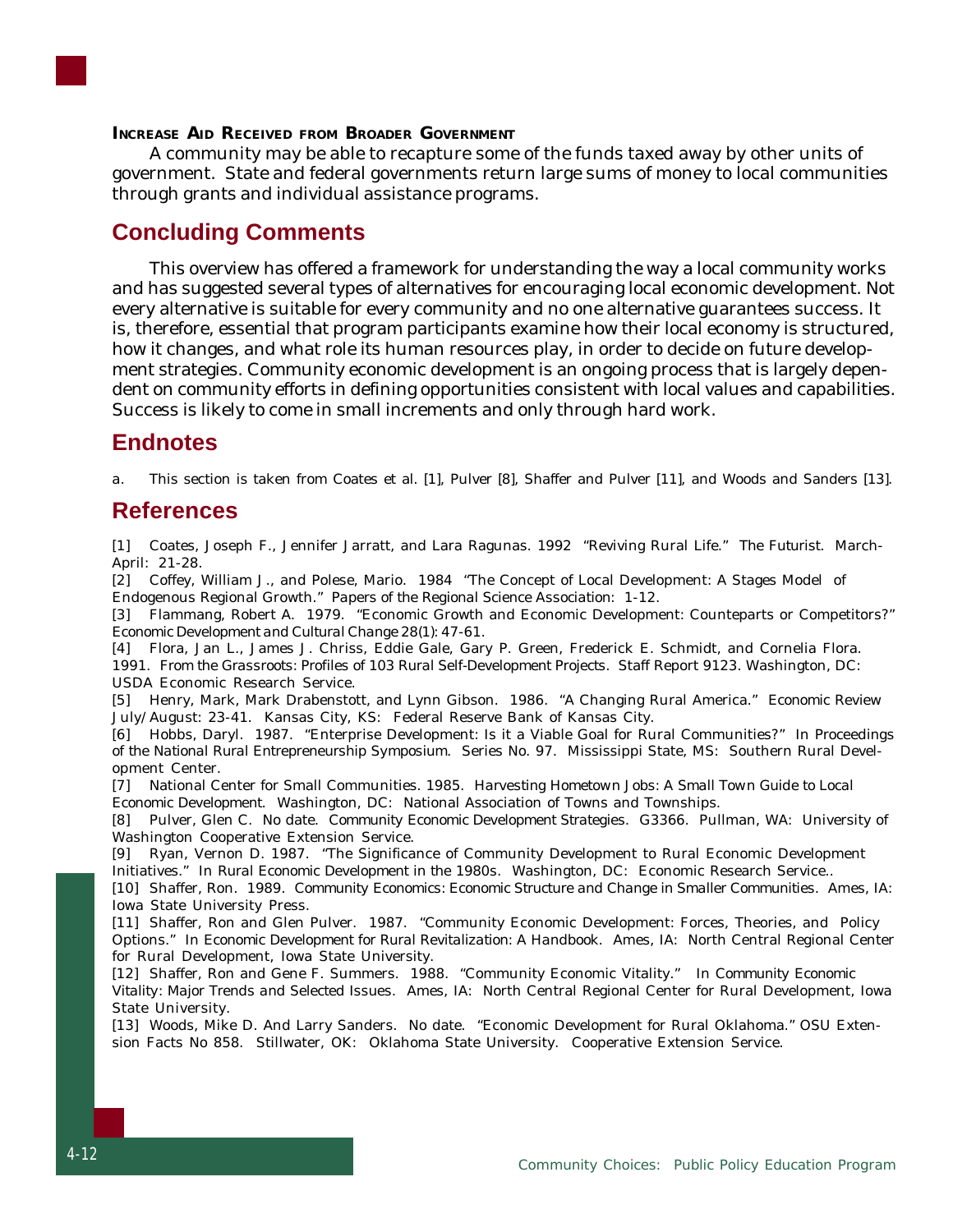# **Module Four Instructor's Guide**

Understanding the Local Economy

# **Small Group Activities**

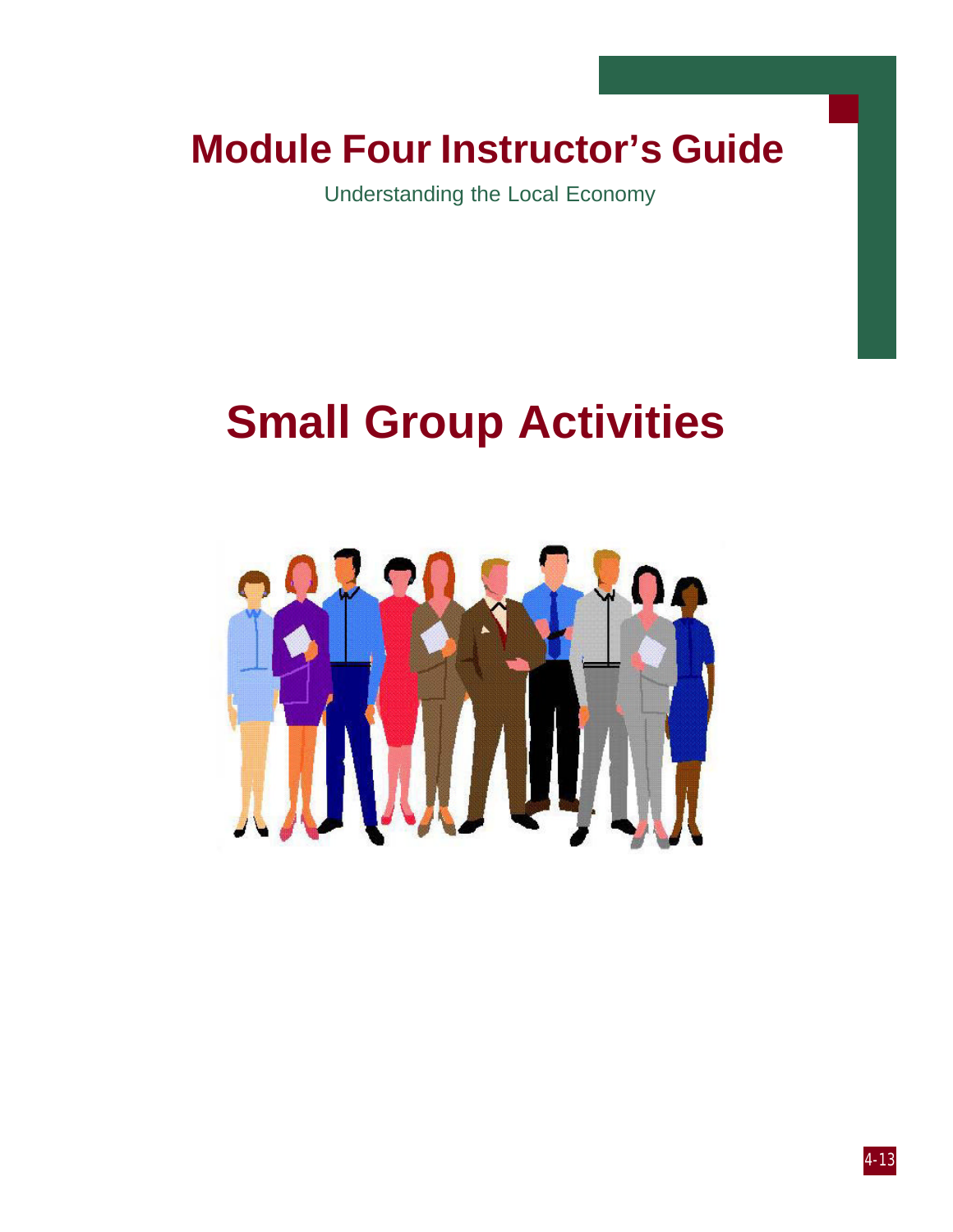# **Activity # 1** Analyzing Your Local Economy

How can you analyze your own community's economy? This activity lets you relate the concepts of economic development discussed in this module to your community and state. It is suggested that program participants divide up into three or four groups of equal size and discuss the questions below. The groups should then come together and compare their findings in an attempt to more fully understand the many issues involved in the community's economic development. Remember that this activity is designed to promote and understanding of the economic context in which human capital resource issues arise. The next four modules will explore those issues addressed here. Worksheets are provided to allow more space to be used to unite and discuss answers to the various questions.

1. Refer to the overhead transparency #3 and list the **factors** you see that influence local economic activity. Afterwards discuss what changes in the local economy have taken place in your lifetime and why they have occurred.



- 2. Focusing on the present, list all the types of industries that bring money into your community. Remember these can be "major" economic activities in your community and state or "minor" economic activities in your community.
- 3. Once group members have come up with a full list of money generating economic activities, your group should identify which are the **basic** industries that sell goods and services primarily to markets located outside of the local community. Be sure to discuss what changes have occurred and why.
- 4. Now, group members should identify which are the **service** industries in your community and/or state that mainly serve local markets. Be sure to discuss what changes have occurred and why.
- 5. Next, decide if there are industries in your community and/or state that serve **both** local and non-local markets. Be sure to list them, discuss their importance and any changes that have occurred.
- 6. With your local economy clearly outlined, the next critical step is to agree on your community's economic development **goal(s)**. What is it that your group is hoping to achieve over time?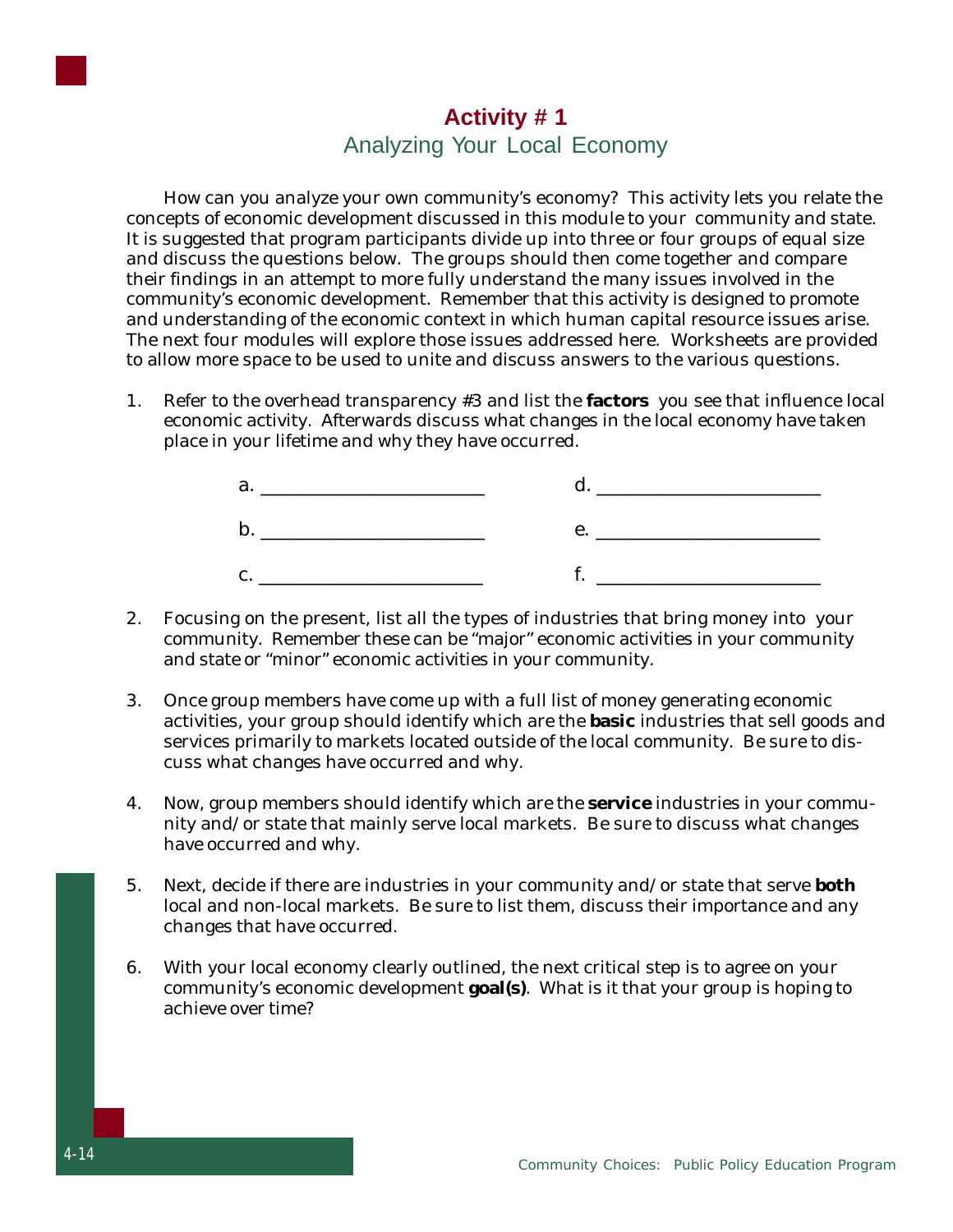7. Identify possible **challenges** facing your community's economic development goals in the space provided below. You can refer to overhead transparency #4 but remember, the challenges should be ones that will affect the goal(s) you outlined in No. 6 above.



Have group members identify which challenges may be related to human capital/resource issues, discuss them briefly and be sure to use notes from this discussion in the upcoming modules dealing specifically with these issues.

8. For each economic development alternative listed in this module, discuss and assess what its potential consequences might be for your community's economic development goals. What is likely to happen if this alternative is carried out? How will the community, in general, benefit? What specific industries will benefit? Will some industries be affected negatively as a result of this alternative? As a group, list these possible consequences on the worksheet.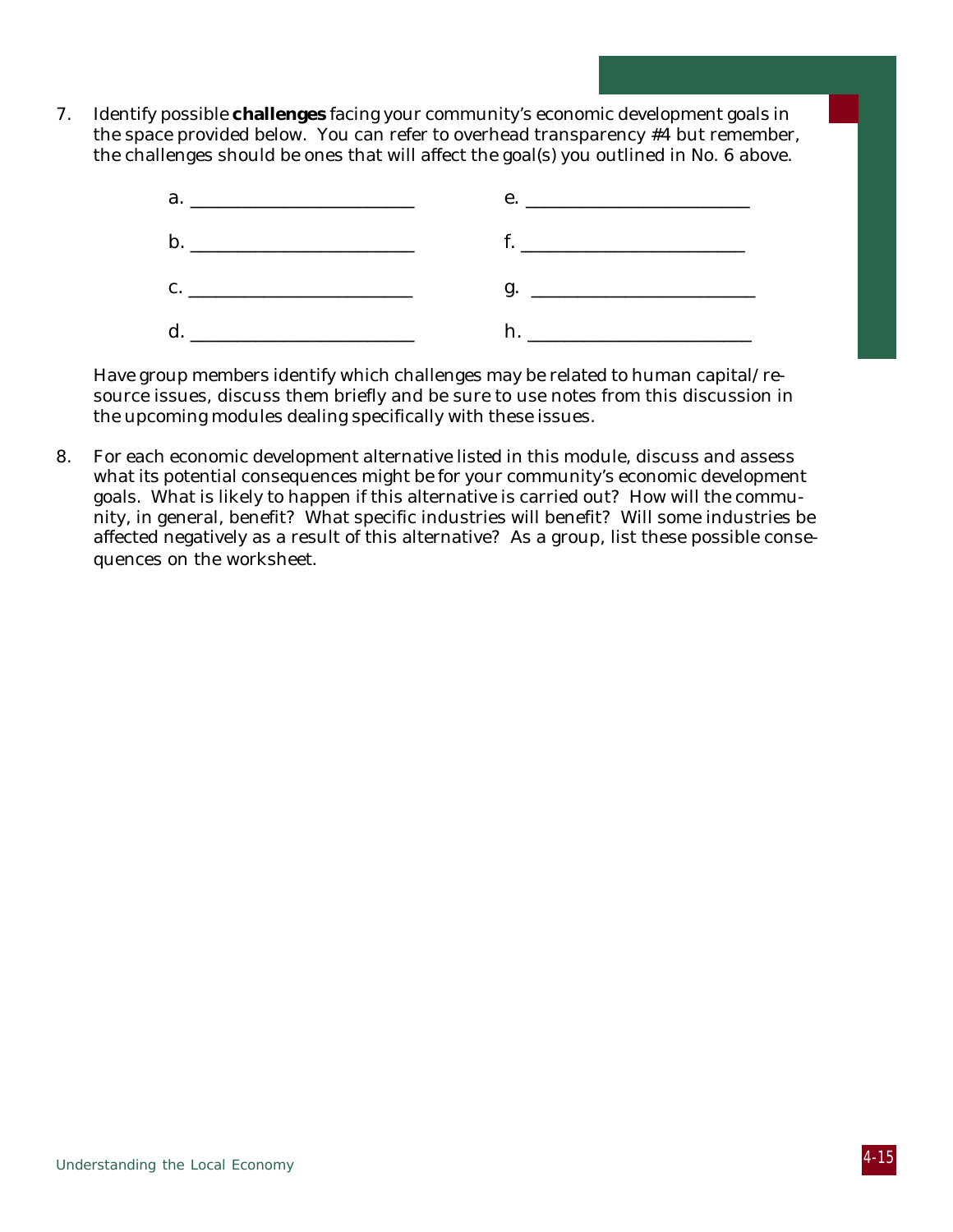

# **Worksheet**

(numbers refer to activities on previous pages)

# 2. All Economic Activities



# 3. Industries That Serve Markets Outside the Community



# 4. Industries That Mainly Serve Local Markets

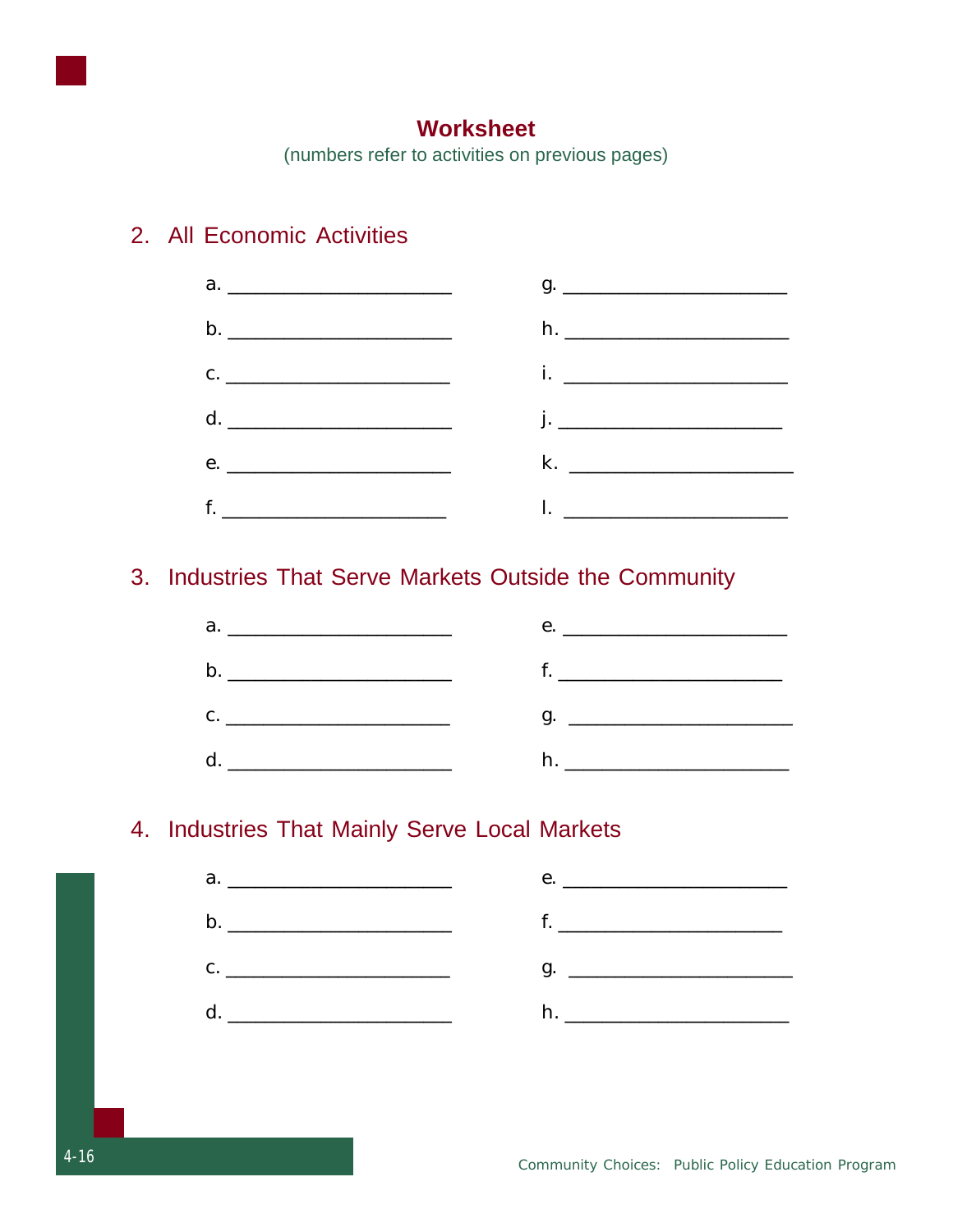# 5. Industries That Serve Both Local and Non-Local Markets



# 6. Your Group's Goals

# 7. Positive and Negative Consequences of Each Alternative

#### **ALTERNATIVE 1: IMPROVE EFFICIENCY OF EXISTING FIRMS**

|              | $C.$ $\qquad \qquad$ |
|--------------|----------------------|
| <sub>d</sub> |                      |

#### **ALTERNATIVE 2: IMPROVE ABILITY TO CAPTURE DOLLARS**

| d. |  |  |  |
|----|--|--|--|